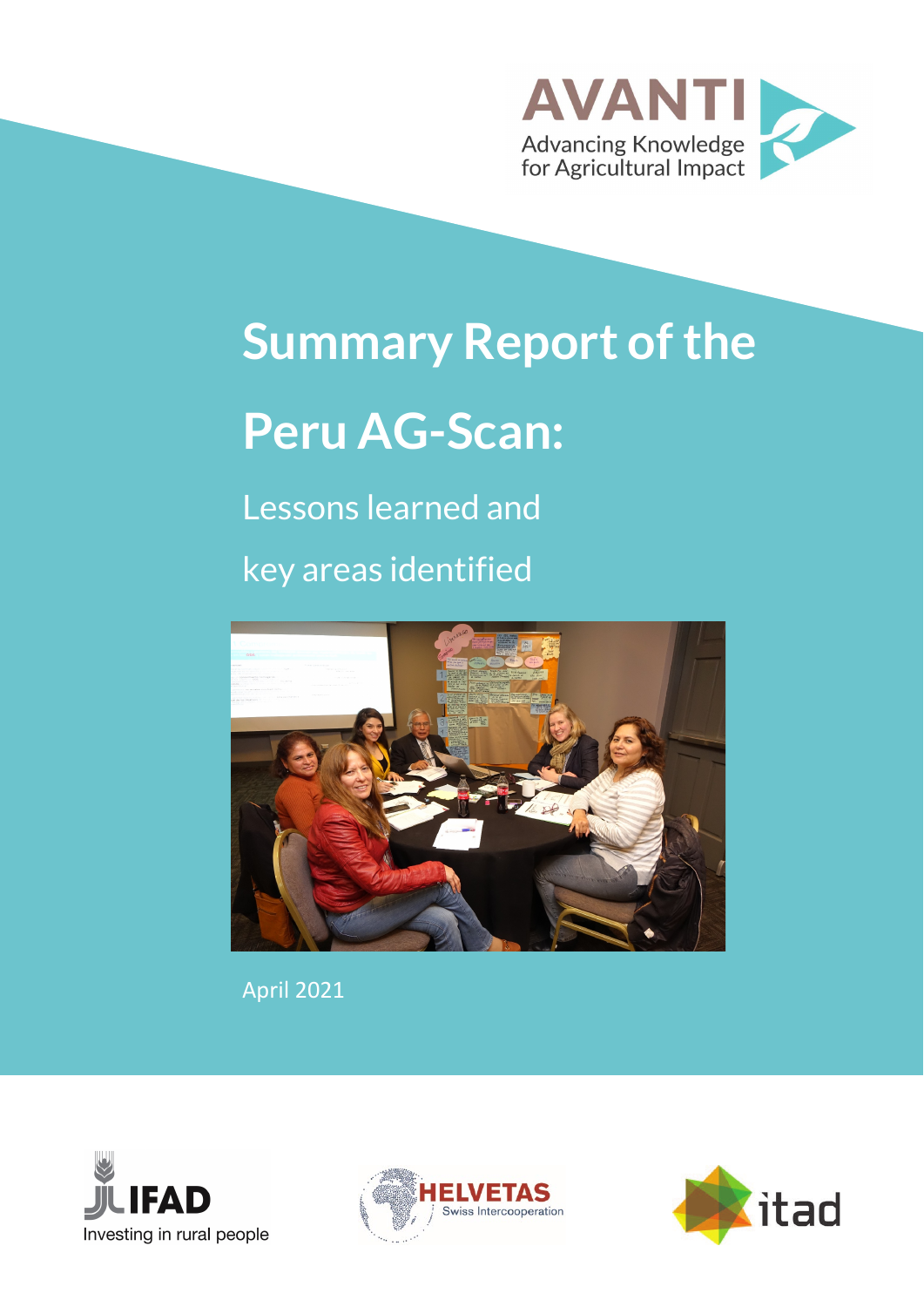## **Background**

Advancing Knowledge for Agricultural Impact (AVANTI), an initiative of the International Fund for Agricultural Development (IFAD), developed and supports the implementation of the Agricultural Scan (AG-Scan) – a selfassessment tool. The AG-Scan is a facilitated process for an in-depth reflection around the agricultural and rural development sectors' capacities for results-based management (RBM) of specific countries; and their ability to measure achievements against the SDGs. This in turn provides information to develop an Action Plan to improve governments' capacities to measure achievements against the SDGs.



# **Findings from the AG-Scan selfassessment**

AVANTI Peru focused its implementation through the General Directorate for the Monitoring and Evaluation of Agricultural Policies (DGSEP) of the Ministry of Agriculture and Irrigation (MINAGRI). The self-assessment workshop on RBM capacities was implemented in September 2018. More than 40 representatives from government institutions, primarily from MINAGRI, analyzed the five RBM pillars, Leadership, Evaluation and Monitoring, Accountability and Partners, Planning and Budgeting, and Statistics. Each area was scored on a scale of 1 to 4 that evaluated its position in the progress: 1 awareness; 2 exploration; 3 transition; 4 full implementation.

#### **Leadership (results-focus and institutional culture)**



Leadership, scored 1.5 out of 4, and was analyzed through four components that allowed us to understand the situation in this respect: (a) The 'Commitment'

subcomponent was rated 1 because the SDGs are not yet an explicit part of the sector's agenda or that of its authorities, which makes it difficult to incorporate and implement them systematically in the MINAGRI; (b) The 'Results-orientation' was also rated 1 because management by results is soon to be applied; (c) the 'Consultation' component on public policies was scored as 2,

because the National Agrarian Policy preparation was carried out in a participatory manner although it does not incorporate the subnational levels of government; and (d) 'Learning' was scored as 2 because there is directorate-level awareness of the need to learn from the experiences and to develop capacities to face the changes.

#### **Monitoring, evaluation and learning (capacity and processes)**



In MINAGRI many instances have M&E competencies, scored 1.9 out of 4. There is a specific direction for M&E for each management instrument, therefore policies, plans and budgets are in the hands

of different bodies. There is no continuous flow of information that would make it possible to see how M&E contributes to the feedback of management instruments and decision making.

Consequently, the components 'Managing for Results Framework' and 'Alignment and Harmonization of Reporting' were given a score of 1. On the other hand, the 'Capacities for M&E' and 'capacity for data processing' are in transition (3), but heterogeneous.

However, in view of this reality, MINAGRI issued the directive 'Procedures for the submission and consolidation of information for the monitoring and evaluation of National and Sectoral Policies, Sectoral Plans, standards related to agricultural matters, and objectives of the programs and special projects of MINAGRI. This is to ensure the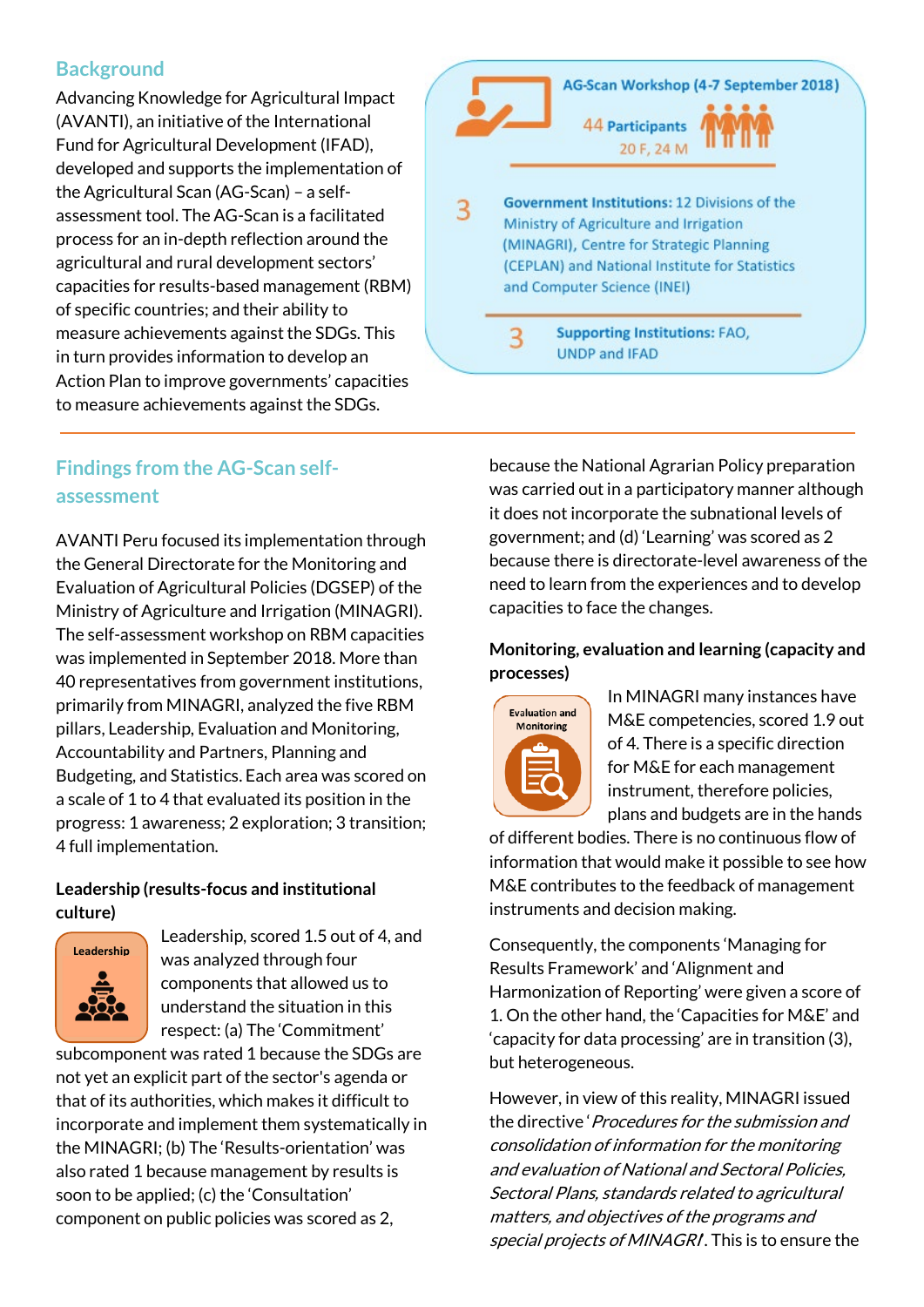flow and quality of information from all its divisions to guarantee the M&E of performance for decision making by senior management, leading to the improvement of the institutional management of the sector.



# **Accountability (for performance and outcomes)**

The 'Accountability' and 'Transparency' components are assigned a level of progress 2 because, for example, of the lack of

instruments or mechanisms to report more comprehensively and amicably on the achievement of goals or budget execution; and because of the fragility of the continuity of policies and plans in the sector.

The 'Legal and policy framework' components for rural organizations and 'State support for the development of non-state actors' capacities in accountability' also remained at an exploratory level because there are regulations that favor the participation, formalization and development of grassroots organizations. However, their performance is very heterogeneous; some of them influence political decisions (e.g. in the forestry sector or to facilitate tax benefits) and others are only of operational nature. There exist initiatives for capacity building but there are asymmetries in access to information.

The component of 'State actors' capacity for results-based management' received the score of exploration because although there is a favorable trend toward RBM and its most widespread tool, budget programs, there is still not full knowledge and application of RBM. The 'Public Access to Results' component obtained a score of 3 because MINAGRI has different mechanisms for disseminating agricultural information, although the language and means for disseminating results of ministerial management still need to be improved, as well as segmenting the target audience (men, women and farmers, entrepreneurs and others).



#### **Planning and budgeting (for performance and outcomes)** The country's proposal regarding the SDGs is their gradual

integration into multi-level

planning, which is why the evaluation of the eight components was carried out in relation to the incorporation of the SDGs. There was a consensus among the participants that at the time of the selfassessment neither the planning nor the budget took the SDGs into account.

The full incorporation of the SDGs into the planning and budget will be a long process that is expected to be achieved by 2021, while the actions taken by some MINAGRI divisions in this regard are isolated.

# **Statistics**

#### **Statistics (data for RBM)**

This component has scored an average of 3 because the Agricultural Statistics Department systematically collects diverse information on the sector that is

used to make decisions at different levels and has procedures to validate the quality of the data.

## **Lessons learned**

#### **A. Commitment is key for the incorporation of SDGs in the management**

**Lesson 1**: AVANTI's commitments and progress need to be institutionalized, so that (a) the processes continue even if officials are changed, (b) the Action Plan is binding on the different bodies that must take action and can allocate human and financial resources, and (c) to achieve a homogeneous knowledge of the SDGs among sector leaders.

**Lesson 2**: It is necessary to explicitly determine how to make the articulation of the SDGs operational for the implementation of sectoral policies and plans, which would contribute to making the SDGs part of the sector's agenda.

#### **B. Need for articulation between policy, planning and budget**

**Lesson 1**: The articulation between policy, plans, budget and an integrated M&E system is indispensable for the systematic incorporation of SDGs in the management of MINAGRI and the sector. If this is not done, it will not be possible to set targets for the SDG indicators linked to the sector and thus monitor the achievements made.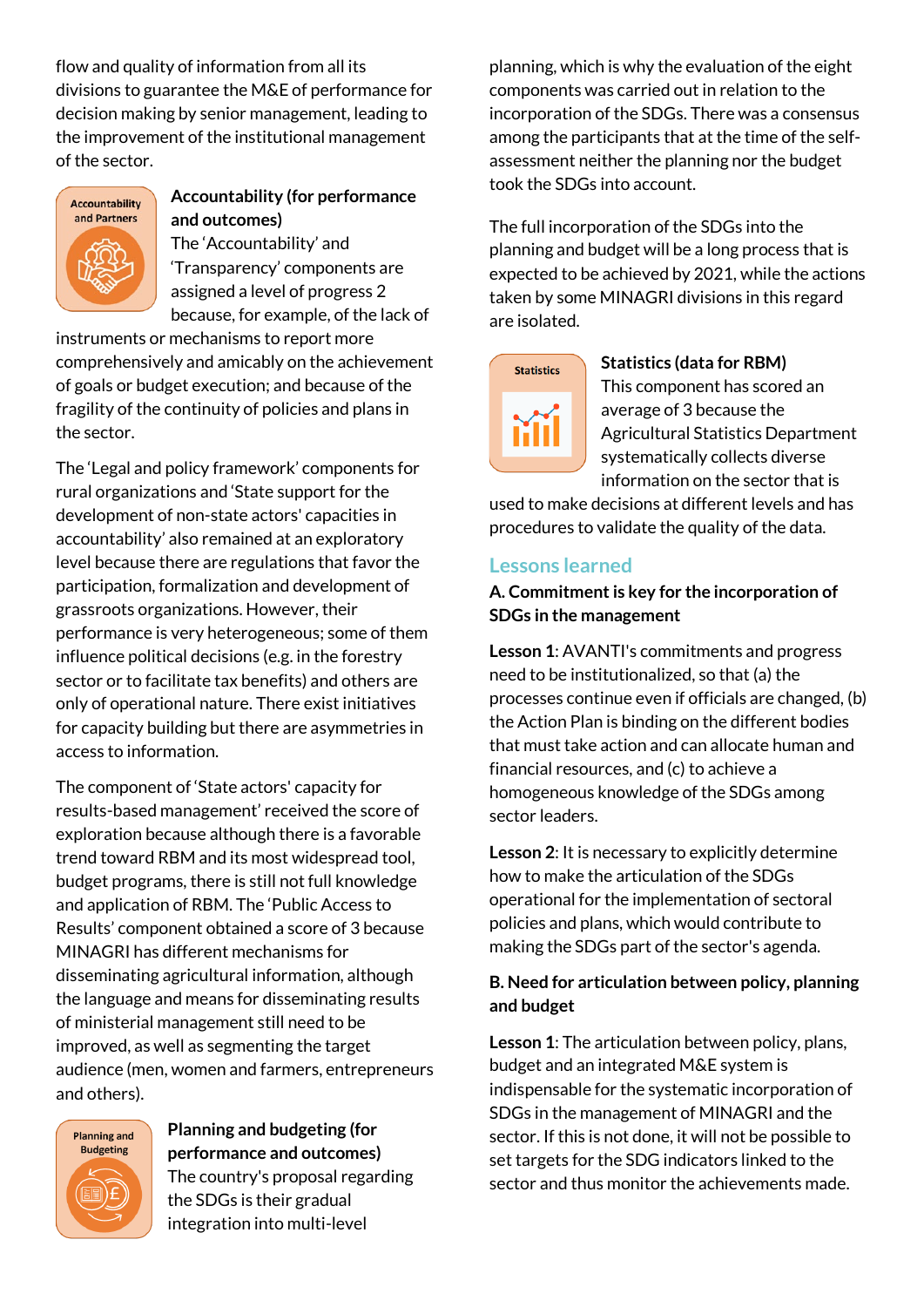**Lesson 2:** The achievement of some SDGs linked to the agricultural sector falls to several institutions. The articulation of plans and actions with other public sector actors is therefore indispensable, not only to receive and give information but also to share experiences and generate joint learning.

#### **C. M&E indispensable for decision making**

**Lesson 1**: The integration of the different existing M&E systems in MINAGRI and the development of an M&E strategy in coordination with the bodies, programs, special projects and should be a shortterm objective to make the information accessible to all decision makers.

**Lesson 2:** Two requirements for strengthening the M&E capacity of MINAGRI are the need to strengthen the capacities of human resources and the use of adequate instruments and tools.

#### **D. Primordial: The quality and usefulness of statistical information**

**Lesson 1:** Contributing to the evidence-based decision-making process requires improving the coordination of MINAGRI's statistical services to avoid duplication, enhance efficiency in production and ensure the quality of information.

**Lesson 2:** Strengthen staff capacity in SDG-related statistics (indicators, methodologies, data use and dissemination, and others) to generate and process information to inform M&E of the SDGs.

# **Conclusions and way forward**

According to the perception of the actors who participated in the self-assessment workshop, the AG-Scan contributed to inform and raise awareness on the SDGs and reflect on the situation of MINAGRI in relation to RBM. It also helped learn how to use tools that with the necessary adaptations can be replicated in various processes of institutional reflection.

The workshop provided an opportunity for the various MINAGRI actors whose functions require

permanent articulation and coordination to reunite. This subsequently led to the creation of working groups linked to the actions proposed in the Action Plan.

The AVANTI process generated expectations both within and outside MINAGRI. The DGSEP shared the process in various forums, one of which was a government mission to Honduras at the invitation of the Peruvian Cooperation Agency (APCI), which allowed the experience of AVANTI's implementation to be shared with officials from the Honduran planning department.

The Directorate of Agricultural Statistics has experience in collecting information and procedures to verify data quality, but in relation to the SDGs it will be necessary to: (a) establish proxy indicators between those that currently collect periodic information and the SDG indicators linked to the sector; and (b) adjust existing mechanisms (surveys, agricultural census, and others) or design new mechanisms and/or procedures for collecting information to feed the M&E of the SDGs in MINAGRI.

A post-process analysis allows us to highlight that a certain level of anchorage has been generated in the technicians who participated, which allowed for the promotion and execution of actions that have enabled the gradual incorporation of SDGs in some fields of action. However, this has been difficult to achieve due to the high turnover of civil servants in the ministry, including senior management, $<sup>1</sup>$  $<sup>1</sup>$  $<sup>1</sup>$  and now in the context of the</sup> Covid-19 pandemic, which requires the sector to address short-term priorities.

The Action Plan needs to be approved by a ministerial Resolution, [2](#page-3-0) which would make it binding and give it more force.

<span id="page-3-0"></span><sup>&</sup>lt;sup>1</sup> In recent years, Peru has been facing deep political instability (presidential vacancy, closure of the congress, new congressional elections), coupled with an exponential increase in social conflicts and the impact of the pandemic (higher number of infections and deaths per million inhabitants) and on the economy (13% drop in GDP to date).

<sup>&</sup>lt;sup>2</sup> Since the beginning of the coordination with MINAGRI for the development of AVANTI, four ministers have followed suit. In the same period, there has been a change of two Director-Generals of the Directorate General of Monitoring and Evaluation of the DGSEP and of the Directorate of Monitoring and Evaluation of Policies, neither of which participated in the process.